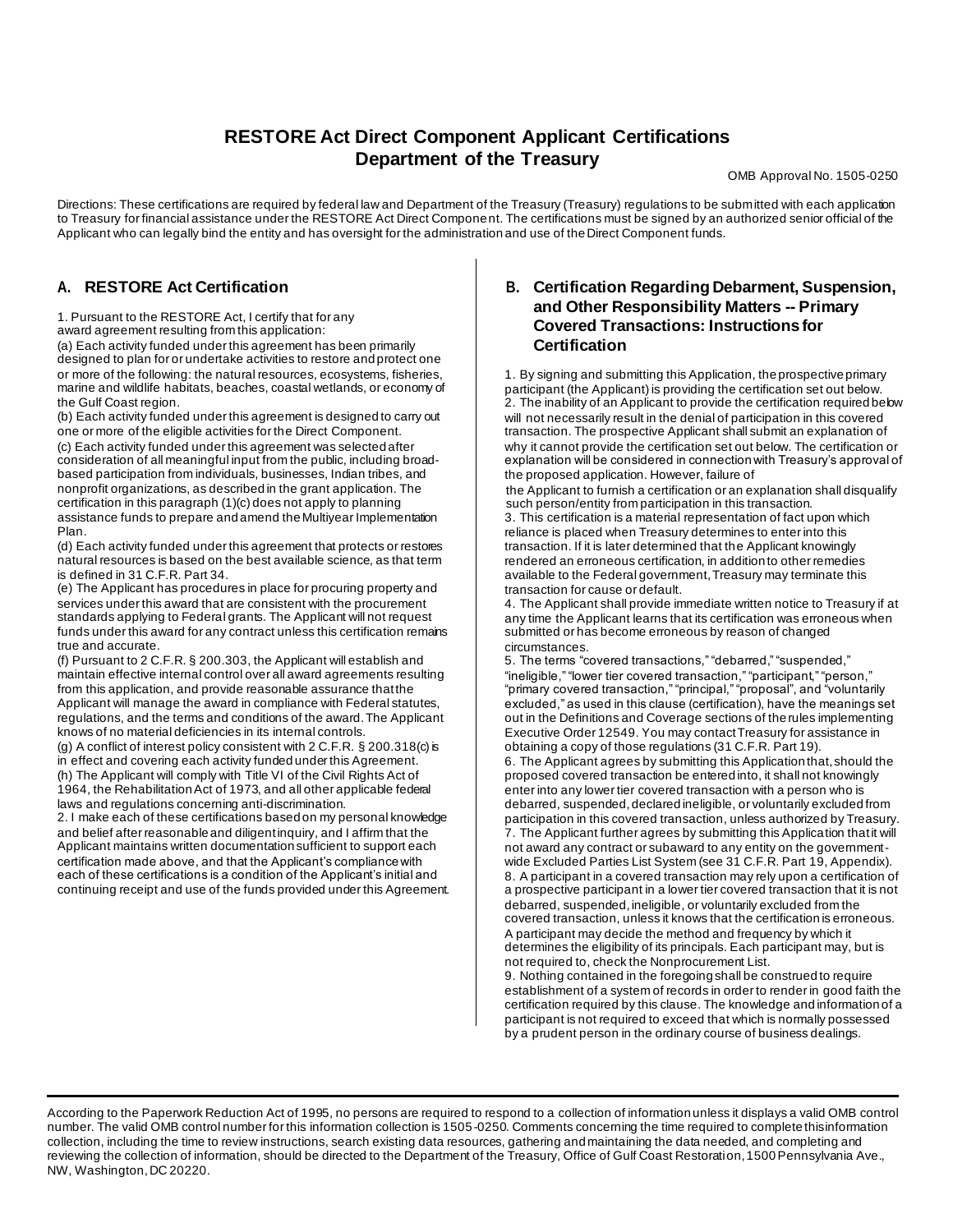10. Except for transactions authorized under paragraph 6 of these instructions, if a participant in a covered transaction knowingly enters into a lower tier covered transaction with a person who is suspended, debarred, ineligible, or voluntarily excluded from participation in this transaction, in addition to other remedies available to the Federal government, Treasury may terminate this transaction for cause or default.

### **C. Certification Regarding Debarment, Suspension, and Other Responsibility Matters -- Primary Covered Transactions**

1. The prospective primary participant (the Applicant) certifies to the best of its knowledge and belief, that it and its principals: (a) Are not presently debarred, suspended, proposed for debarment, declared ineligible, or voluntarily excluded from covered transactions by any Federal department or agency;

(b) Have not within a three-year period preceding this Application been convicted of or had a civil judgment rendered against them for commission of fraud or a criminal offense in connection with obtaining, attempting to obtain, or performing a public (Federal, State or local) transaction or contract under a public transaction; violation of Federal or State antitrust statutes or commission of embezzlement, theft, forgery, bribery, falsification or destruction of records, making false statements, or receiving stolen property;

(c) Are not presently indicted for or otherwise criminally or civilly charged by a governmental entity (Federal, State or local) with commission of any of the offenses enumerated in paragraph (1)(b) of this certification; and

(d) Have not within a three-year period preceding this Application had one or more public transactions (Federal, State or local) terminated for cause or default.

2. Where the Applicant is unable to certify to any of the statements in this certification, such Applicant shall attach an explanation to this proposal.

#### **D. Certification Regarding Drug-Free Workplace Requirements**

1. The Applicant certifies that it will provide a drug-free workplace by: (a) Publishing a statement notifying employees that the unlawful manufacture, distribution, dispensing, possession, or use of a controlled substance is prohibited in the Applicant's workplace and specifying the actions that will be taken against the employee for violations of such prohibition;

(b) Establishing a drug-free awareness program to inform employees about:

- The dangers of drug abuse in the workplace;
- (ii) The Applicant's policy of maintaining a drug-free workplace;
- (iii) Any available drug counseling, rehabilitation, and employee assistance program; and
- (iv) The penalties that may be imposed upon employees for drug abuse violations occurring in the workplace.

(c) Making it a requirement that each employee to be engaged in the performance of the award be given a copy of the statement required by paragraph (a);

(d) Notifying the employee in the statement required by paragraph (a) that, as a condition of employment in such grant, the employee will:

(i) Abide by the terms of the statement; and

(ii) Notify the employer of any criminal drug use statute conviction for a violation occurring in the workplace no later than five calendar days after such conviction;

(e) Notifying the granting agency in writing, within ten calendar days after receiving notice of a conviction under paragraph (d)(ii) from an employee or otherwise receiving actual notice of such conviction;

(f) Taking one of the following actions, within 30 days of receiving notice under paragraph (d)(ii) , with respect to any employee who is so convicted:

- (i) Taking appropriate personnel action against such an employee, up to and including termination, consistent with the requirements of the Rehabilitation Act of 1973, as amended; or
- (ii) Requiring such employee to participate satisfactorily in a drug abuse assistance or rehabilitation program approved for such purposes by a Federal, State, or local health, law enforcement, or other appropriate agency; and

(g) Making a good faith effort to continue to maintain a drug-free workplace through implementation of paragraphs (a) through (f).

## **E. Certification Regarding Lobbying**

1. The Applicant certifies, to the best of its knowledge and belief, that: (a) No Federal appropriated funds have been paid or will be paid, by or on behalf of the Applicant, to any person for influencing or attempting to influence an officer or employee of an agency, a Member of Congress, an officer or employee of Congress, or an employee of a Member of Congress in connection with the awarding of any Federal contract, the making of any Federal grant, the making of any Federal loan, the entering into of any cooperative agreement, and the extension, continuation, renewal, amendment, or modification of any Federal contract, grant, loan, or cooperative agreement.

(b) If any funds other than Federal appropriated funds have been paid or will be paid to any person for influencing or attempting to influence an officer or employee of any agency, a Member of Congress, an officer or employee of Congress, or an employee of a Member of Congress in connection with this Application, the undersigned shall complete and submit Standard Form-LLL, ''Disclosure Form to Report Lobbying,'' in accordance with its instructions.

(c) The Applicant shall require that the language of this certification be included in the award documents for all subawards at all tiers (including subcontracts, subgrants, and contracts under grants, loans, and cooperative agreements) and that all sub-recipients shall certify and disclose accordingly.

2. This certification is a material representation of fact upon which reliance is placed when this transaction is made or entered into. Submission of this certification is a prerequisite for making or entering into this transaction imposed by title 31 U.S. Code section 1352. Any person who fails to file the required certification shall be subject to a civil penalty of not less than \$10,000 and not more than \$100,000 for each such failure.

According to the Paperwork Reduction Act of 1995, no persons are required to respond to a collection of information unless it displays a valid OMB control number. The valid OMB control number for this information collection is 1505-0250. Comments concerning the time required to complete thisinformation collection, including the time to review instructions, search existing data resources, gathering and maintaining the data needed, and completing and reviewing the collection of information, should be directed to the Department of the Treasury, Office of Gulf Coast Restoration, 1500Pennsylvania Ave., NW, Washington,DC 20220.